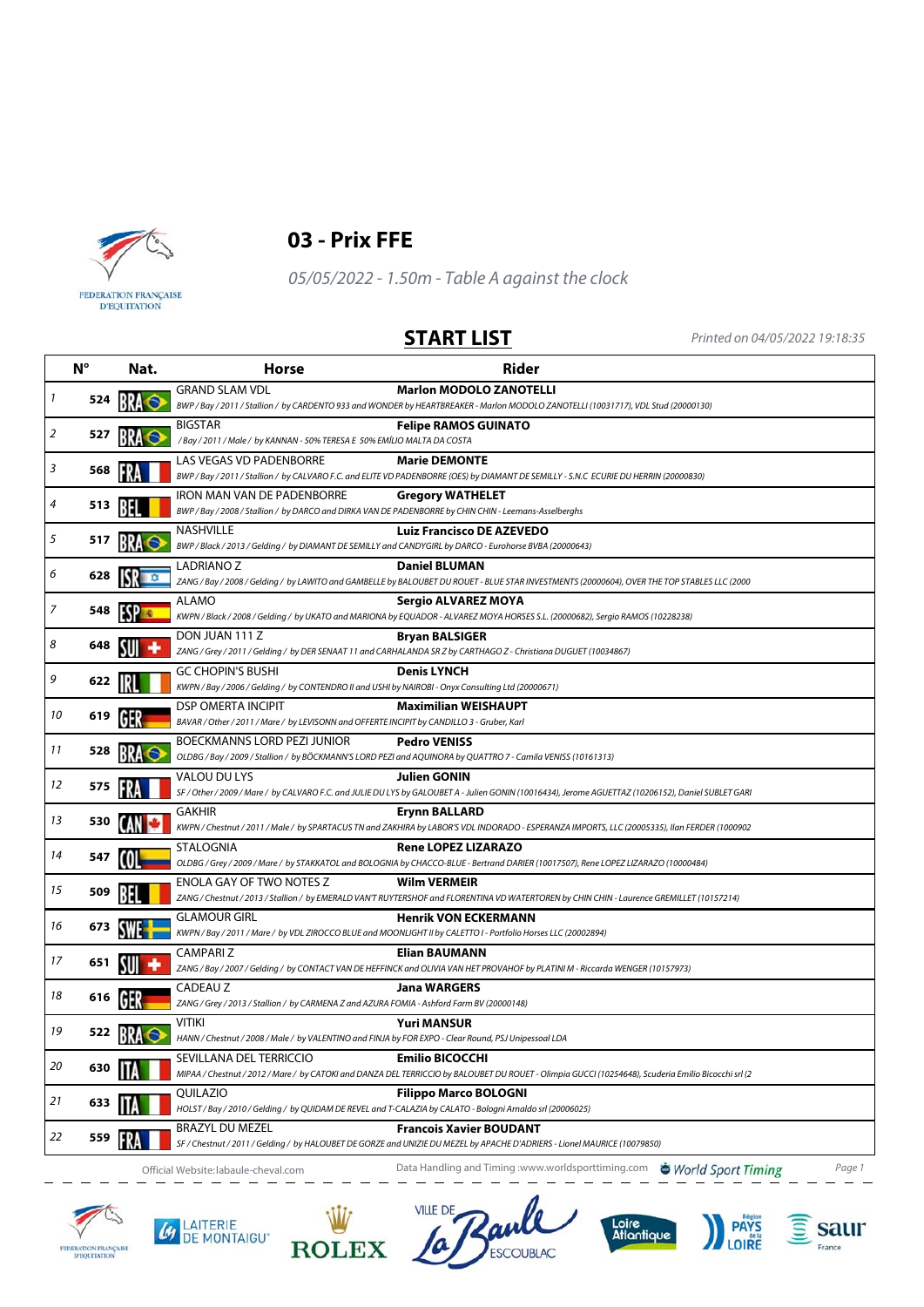|    | $N^{\circ}$ | Nat.        | <b>Horse</b>                                                                                                                           | Rider                                                                                                                                                                          |
|----|-------------|-------------|----------------------------------------------------------------------------------------------------------------------------------------|--------------------------------------------------------------------------------------------------------------------------------------------------------------------------------|
| 23 | 663         |             | QUNO<br>HOLST/Bay/2009/Gelding/by QUO VADOS I and TORA II by CASHANDCARRY - Florence SCHMITZ (10162882)                                | <b>Edouard SCHMITZ</b>                                                                                                                                                         |
| 24 | 502         |             | <b>JENSON VAN'T MEULENHOF</b>                                                                                                          | <b>Niels BRUYNSEELS</b><br>BWP / Bay / 2009 / Stallion / by VAGABOND DE LA POMME and NARCOTIQUE DE MUZE IV by QUIDAM DE REVEL - Stal Bruynseels (20003349)                     |
| 25 | 572         |             | <b>ATOME DES ETISSES</b>                                                                                                               | <b>Laurent GOFFINET</b><br>SF / Bay / 2010 / Stallion / by MYLORD CARTHAGO*HN and EVE DES ETISSES by QUIDAM DE REVEL - E.A.R.L. HARAS DE LACKE (20001196)                      |
| 26 | 664         |             | CASTRES VAN DE BEGIJNAKKER Z                                                                                                           | <b>Petronella ANDERSSON</b><br>ZANG / Chestnut / 2011 / Gelding / by CORIANO and ARIANNE VAN DE DURMSTEDE by PALESTRO VD BEGIJNAKKER - Stephex Stables (20000056)              |
| 27 | 562         |             | DEXTER FONTENIS Z<br>ZANG / Other / 2013 / Gelding / by DIARADO and GORKA DES FONTENIS by VOLTAIRE - Eric HOCHSTADTER (10131050)       | <b>Simon DELESTRE</b>                                                                                                                                                          |
| 28 | 595         |             | LE COULTRE DE MUZE                                                                                                                     | <b>Philippe ROZIER</b><br>BWP / Grey / 2011 / Stallion / by PRESLEY BOY and GENEVE DE MUZE by VIGO D'ARSOUILLES - Christian BAILLET (10099917), ECURIES D'ECAUSSINNES (20018   |
| 29 | 613         | GF          | <b>BEN 431</b>                                                                                                                         | <b>Gerrit NIEBERG</b><br>WESTF / Bay / 2011 / Gelding / by SYLVAIN and QUIPOLLY by QUINCY JONES - Lars NIEBERG (10000416), Hendrik SNOEK (10183301)                            |
| 30 | 552         |             | BLOOD DIAMOND DU PONT                                                                                                                  | <b>Julien ANQUETIN</b><br>SF / Bay / 2011 / Gelding / by DIAMANT DE SEMILLY and LINE DU PONT by ARPEGE PIERREVILLE*HN - S.c NAQUIN (20018534), SC CABALLOS DES GAZELLES (2     |
| 31 | 635         |             | VANITA' DELLE ROANE                                                                                                                    | <b>Fabio BROTTO</b><br>MIPAA / Grey / 2008 / Mare / by BERLIN and REALTA' DELLE ROANE by AHORN Z - Allevamento Equini Le Roane Di Brotto Paolo (20018493)                      |
| 32 | 589         |             | <b>BALADIN DES MATIS</b>                                                                                                               | <b>Megane MOISSONNIER</b>                                                                                                                                                      |
| 33 | 564         |             | <b>DALLAS VEGAS BATILLY</b>                                                                                                            | SF / Chestnut / 2011 / Gelding / by PADOCK DU PLESSIS*HN and PERLE DE CHEUX - S.A.S. HORSES INVEST (20018599), Laurent GUILLET (10001988), SARL CLU<br><b>Nicolas DELMOTTE</b> |
| 34 | 536         |             | <b>CHRISTIANO</b>                                                                                                                      | SF / Bay / 2013 / Mare / by CAP KENNEDY and VIOLETTA BATILLY by L'ARC DE TRIOMPHE*BOIS MARGOT - Laurent GUILLET (10001988)<br>Amy MILLAR                                       |
| 35 | 570         |             | BRAND / Bay / 2010 / Gelding / by CANOSO and CHARLOTT by COMPLIMENT - Future Adventures (20003425)<br><b>URDY D'ASTREE</b>             | <b>Pierre Marie FRIANT</b>                                                                                                                                                     |
| 36 | 588         |             | UNO DE CERISY                                                                                                                          | / Chestnut / 2008 / Gelding / by BOUFFON DU MURIER*JANSSEN and QUATCHINA D'ASTREE by PAMPHILE - MONSIEUR JEAN GUILLAUME<br><b>Edward LEVY</b>                                  |
| 37 |             |             | CROQSEL DE BLAIGNAC                                                                                                                    | SF / Bay / 2008 / Gelding / by OPEN UP SEMILLY and KALINE DE CAVILLY by SIEGO - SARL EDWARD LEVY STABLES (20004621), Franck LEVY (10222121)<br><b>Aurelien LEROY</b>           |
|    | 581         |             | ADMARA 2                                                                                                                               | SF / Grey / 2012 / Stallion / by UGANO SITTE and TARA DE BLAIGNAC by RUBYNEA - S.A.S. HARAS DE CONQUES (20003128)<br><b>Carlos Enrique LOPEZ LIZARAZO</b>                      |
| 38 | 542         |             | <b>VIVALDI DES MENEAUX</b>                                                                                                             | KWPN / Other / 2005 / Gelding / by PADINUS and SOMARA by MURANO - S.A.S. HARAS DES GRILLONS (20003058), Carlos Enrique LOPEZ LIZARAZO (10000483<br><b>Olivier ROBERT</b>       |
| 39 | 594         |             | SF / Bay / 2009 / Gelding / by CHIPPENDALE Z and DAGOTTE CSSF by BAMAKO - Valerie COUGOUILLE (10177317)<br>QUAX 76                     | Pedro JUNQUEIRA MUYLAERT                                                                                                                                                       |
| 40 | 520         |             | /Other / 2011 / Stallion / by QUO VADOS and MELODIE II by COME ON - Pedro JUNQUEIRA MUYLAERT (10031652)<br><b>BALLERINE DU VILPION</b> | <b>Roger Yves BOST</b>                                                                                                                                                         |
| 41 | 557         |             | MISS MARIE VAN'T WINNENHOF                                                                                                             | SF / Chestnut / 2011 / Mare / by BALOUBET DU ROUET and QUELLE DAM DE CARLES by QUIDAM DE REVEL - EQUIBLUE (20005434), SCB HOLDING (20018022)<br><b>Philippe LEONI</b>          |
| 42 | 577         |             | <b>GFE CANDY DE NANTUEL</b>                                                                                                            | BWP / Bay / 2012 / Mare / by EDJAZ VAN T MERELSNEST and JINTHE VAN'T WINNENHOF by TOULON - Frederic BOUVARD (10183030), Maxime RIUS (100232<br><b>Penelope LEPREVOST</b>       |
| 43 | 579         |             |                                                                                                                                        | SF / Chestnut / 2012 / Stallion / by LUIDAM and THARA NANTUEL by DIAMANT DE SEMILLY - S.A.S. GROUPE FRANCE ELEVAGE (20002683)                                                  |
| 44 | 674         |             | COCHELLA<br>HOLST / Grey / 2005 / Mare / by CARTANI 4 and HAVANA I by LORD - Martin DAWES (10016813)                                   | <b>Angelie VON ESSEN</b>                                                                                                                                                       |
| 45 | 610         | GER         | A LA CARTE NRW<br>WESTF / Bay / 2008 / Stallion / by ABKE 4 and LUXILLA by LUX - Nordrhein-Westfälisches Landgestüt (20003392)         | <b>Marcus EHNING</b>                                                                                                                                                           |
| 46 | 625         |             | <b>JASCO VD BISSCHOP</b>                                                                                                               | <b>Mark MCAULEY</b><br>BWP / Bay / 2009 / Gelding / by DULF VAN DEN BISSCHOP and VERANIA by KRUNCH DE BREVE - S.n.c. MCAULEY (20017313)                                        |
| 47 | 639         |             | SCUDERIA 1918 QUICK AND EASY 3                                                                                                         | <b>Giulia MARTINENGO MARQUET</b><br>HOLST / Bay / 2012 / Mare / by QUICK ORION D ELLE and VENEZIA IV by COLMAN - remolino 546 (20017118), SGH srl (20001234)                   |
| 48 | 551         | <b>ESPE</b> | <b>UCELLO MASSUERE</b><br>SF / Grey / 2008 / Stallion / by CASSINI II and ESTRELLA DEL DIA by GALOUBET A - URBATIETAR S.L. (20003322)  | <b>Alberto MARQUEZ GALOBARDES</b>                                                                                                                                              |
| 49 | 504         |             | <b>MARGRIET DE MARIPOSA</b><br>BWP / Bay / 2012 / Mare / by NABAB DE REVE and FLORA DE MARIPOSA by FOR PLEASURE - De Brabander & Guery | Jérôme GUERY                                                                                                                                                                   |
| 50 | 609         |             | <b>VESTMALLE DES COTIS</b>                                                                                                             | <b>Hans-Dieter DREHER</b><br>SF / Chestnut / 2009 / Gelding / by BALOUBET DU ROUET and PERLE DE TALMA by LANDOR S - Hans-Dieter DREHER (10001552), Gian Battista LUTTA (100089 |
| 51 | 507         |             | <b>JEUNESSE</b>                                                                                                                        | <b>Yves VANDERHASSELT</b><br>BWP / Bay / 2009 / Mare / by ELDORADO VD ZESHOEK and CLAIR DE LUNE by QUASIMODO VD MOLENDREEF - Sportstal Vanderhasselt NV (20005307)             |
| 52 | 539         |             | NIKKA VD BISSCHOP                                                                                                                      | <b>Beth UNDERHILL</b><br>BWP / Bay / 2013 / Mare / by EMEROL NOP and HAVANNA VD BISSCHOP by NABAB DE REVE - REIN FAMILY LLC. (20005962), Torrey Pines Stable Inc (20000638     |

Official Website:labaule-cheval.com Data Handling and Timing :www.worldsporttiming.com Page 2